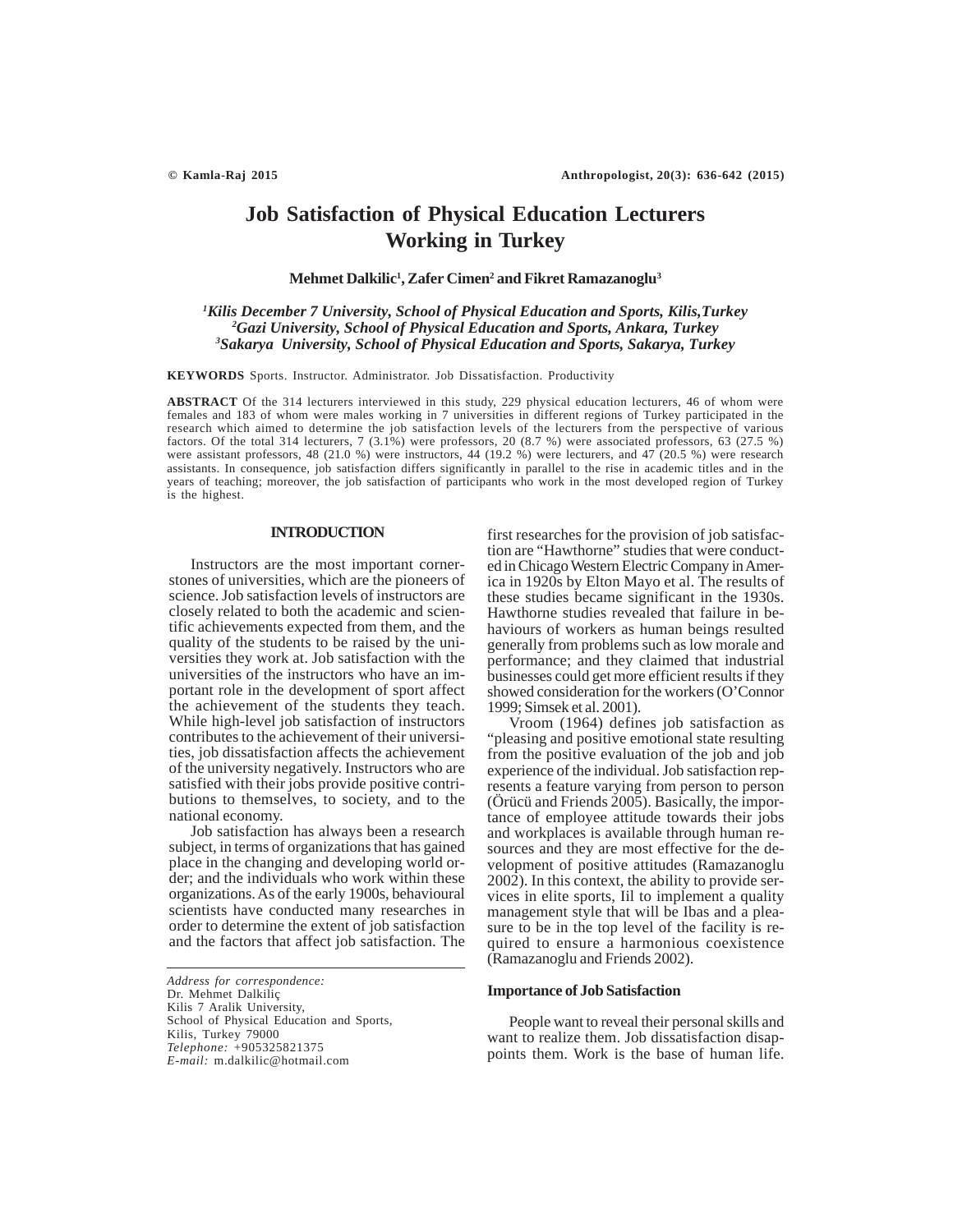Unemployed individuals sink into despair. Job dissatisfaction results in alienation from work, dispiritedness; and results in low efficiency, and concordantly an unhealthy society. Providing job satisfaction is not practically easy. The reason for this is that, finding a job that can realize the requirements and desires is very difficult. There are various opinions which claim that job satisfaction is important, or unimportant (Kaynak 1990).

Because job dissatisfaction is the most important indicator of unhappiness for workers and working conditions are getting defective, it is one of the most important subjects to be studied. Job dissatisfaction underlies organizational problems such as sudden strikes, slowing down of the work, low efficiency, and discipline problems. In terms of the organizational consequences, job dissatisfaction may result in reluctance to go to work, quitting the organization, sense of inadequacy, non-cooperation, failure at work, desire to get away from work, wrong decisions, and qualitative and quantitative downfall for the employees (Bas and Ardic 2001).

Studies on job satisfaction are of great importance for the detection of employees' job related problems, developing their attitudes toward work, determining intra-organizational educational needs, planning and managing the organizational change, and arranging the intra-organizational communication (Newstrom and Davis 1993).

## **Factors that Affect Job Satisfaction**

Job satisfaction is not a static or stable phenomenon. Therefore, individuals or some other kind of problems may result in job satisfaction or dissatisfaction. These factors are classified as individuals and job or job-environment related factors (Kumas 2008).

#### **Individual Factors**

"What workers expect from their jobs are closely related to their personality features. Basic personality features are primary indicators of individuals' qualitative and quantitative expectations of their jobs and job environment" (Alkis 2008).

### **Environmental Factors**

General view of the job, social and economic interests provided for the employees, and job environment conditions are among the factors that affect job satisfaction. Above all, these factors are variables that managers can process in order to increase job satisfaction of the employees. The combination of the employees' attitudes towards job and job environment with a range of factors produces job satisfaction (Erdogan 1999).

# **MATERIAL AND METHODS**

The purpose of the present research is determining job satisfaction levels of instructors who work in physical education and sports departments at universities, and the researchers adopted descriptive research model which is frequently used in the field of social sciences (Buyukozturk et al. 2014). The universe of the present research is formed by the instructors who work at state universities in Turkey. Sample is formed by 46 females, and 183 males; a total of 229 instructors with different academic titles who work at 7 universities in 7 regions of Turkey.

While selecting the universities in the sample, purposeful sampling method was used in order to obtain a high participation. With this purpose, the oldest universities, with the highest number of instructors in the region were selected. These universities are; Gaziantep University in South-eastern Anatolia Region; 19 Mayis University in Black-sea Region; Ataturk University in Eastern Anatolia Region, Marmara University in Marmara Region, Gazi University in Central Anatolia Region, Cukurova University in Mediterranean Region, and Celal Bayar University in Aegean Region.

## **Data Collection Tool**

## *Minnesota Satisfaction Questionnaire*

Minnesota Satisfaction Questionnaire (MSQ) developed by Weiss et al. (1967) in order to determine job satisfaction levels of employees was used as the data collection tool of the present research. Minnesota Satisfaction Questionnaire was adapted to Turkish by Baycan (1985).

In the reliability studies of this questionnaire; Cronbach Alpha coefficients were calculated as 99 for internal sub-dimension; 78 for external subdimension; and 89 for the whole scale.

# **Data Analysis**

Data collected in accordance with the subproblems with the purpose of the present re-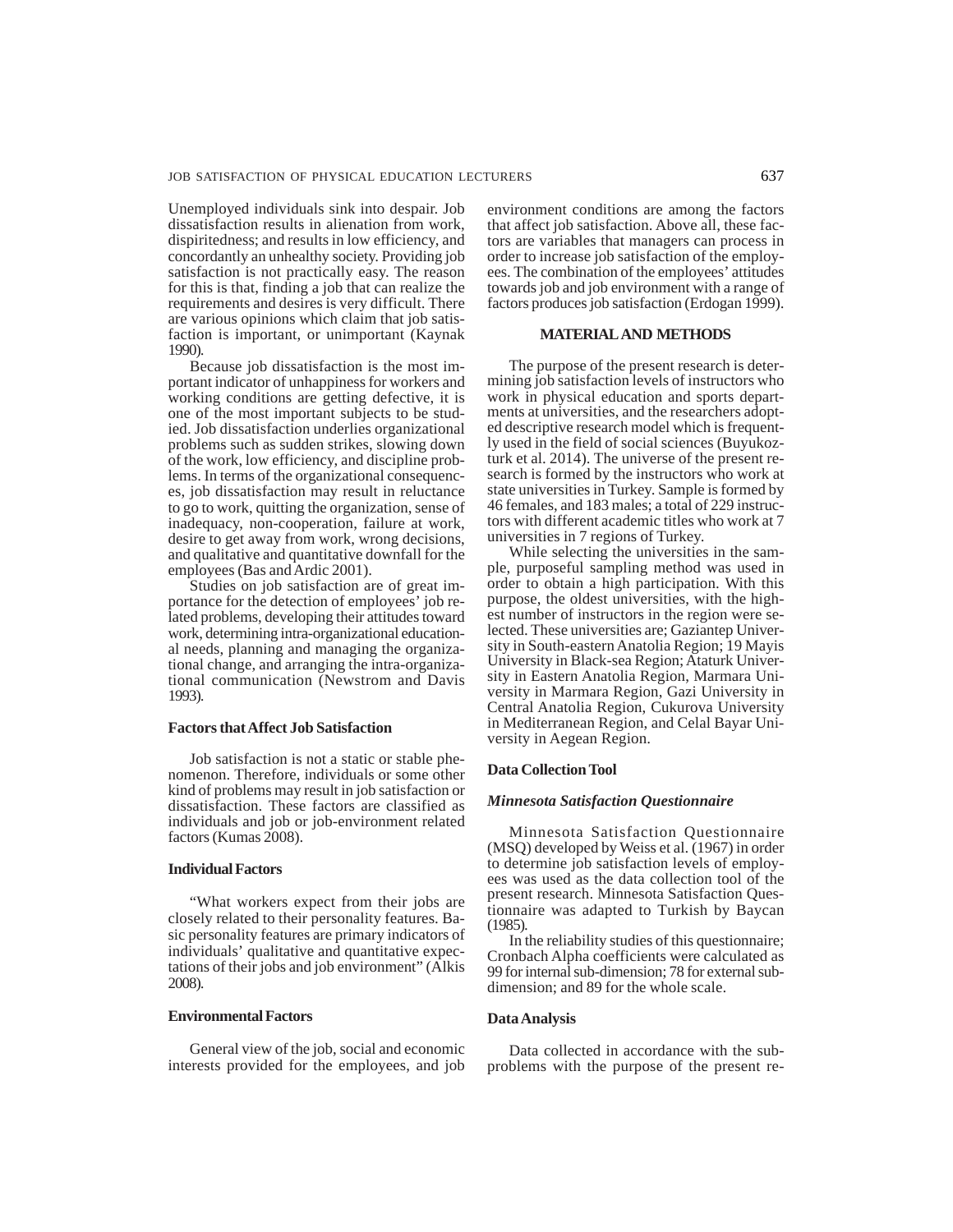search were recorded with coding and data input procedures. For the statistical analysis of the data collected via "Minnesota Satisfaction Questionnaire" and "Demographic Information Form", frequency (f), percentage (%) distributions, t-test for independent groups, and oneway variance analysis for independent groups (ANOVA) tests were used. In t-test and one-way variance analyses; the researchers based on the equivalence of the variances principle among the premises of parametric tests; and in the case that variances were not equal, they didn't seek for significant differences between groups even the 'p' value was lower than significance level. In addition, Turkey HSD test was conducted to test which groups had statistically significant differences in one-way analyses of variance. Significance level was taken as  $\alpha = .05$  in analyses.

Mann Whitney U test was used to compare two independent groups when "normality" hypothesis were not met for parametric tests, and k-sample Kruskal-Wallis H-test was used to test the statistical significance of the observed difference between independent groups of more than two.

## **FINDINGS**

This section presents information related to the data on the demographic information of the participants. The table below shows the demographic information on the instructors who participated in the present research (Table 1).

As can be seen in Table 1, 183 (79.9%) of the instructors who participated in the present research are males, and  $46(20.1\%)$  of them are females; 168 (73.4%) of them are married; 80 (60.7%) of them are between the ages 31-40; 47 (20.5%) of them work in Marmara Region; 139 (60.7%) are in the others (res. Assist., lecturer, specialist, and so on)125 (54.6%) of them have been working for 11-20 years; 187 (81.7%) of them has never served as administrators; and 63 of them teach for d"15 hours weekly. The distribution of the instructors by academic title is; 7 (3.1%) of them are professors, 20 (8.7%) of them are associate professors, 63 (27.5%) of them are assistant professors, 48 (21%) of them are instructors, 44 (19.2%) of them are lecturers, and 47 (20.5%) of them are research assistants.

The statistical analyses showed that, there are no statistically significant differences between genders in both sub-dimensions and the whole scale ( $p > 0.05$ ). According to obtained re-

|                           | Table 1: Distribution of the demographic infor- |  |
|---------------------------|-------------------------------------------------|--|
| mation of the instructors |                                                 |  |

| Variable              |                            | Freque-<br>ncy(n) | Percen-<br>tage $(%)$ |
|-----------------------|----------------------------|-------------------|-----------------------|
| Gender                | Male                       | 183               | 79.9                  |
|                       | Female                     | 46                | 20.1                  |
|                       | Total                      | 229               | 100                   |
| Marital               | Married                    | 168               | 73.4                  |
| <b>Status</b>         | Single                     | 61                | 26.6                  |
|                       | Total                      | 229               | 100                   |
| Age                   | $20-30$ years              | 22                | 9.6                   |
|                       | 31-40 years                | 80                | 34.9                  |
|                       | 41-50 years                | 84                | 36.7                  |
|                       | $51 \geq \text{years}$     | 43                | 18.8                  |
|                       | Total                      | 229               | 100                   |
| Region                | South-eastern<br>Anatolia  | 17                | 7.4                   |
|                       | Black-sea                  | 52                | 13.5                  |
|                       | Eastern Anatolia           | 33                | 14.4                  |
|                       | Marmara                    | 47                | 20.5                  |
|                       | Central Anatolia           | 43                | 18.8                  |
|                       | Mediterranean              | 26                | 11.4                  |
|                       | Aegean                     | 32                | 14.0                  |
|                       | Total                      | 229               | 100                   |
| Title                 | Faculty Member             | 90                | 39.3                  |
|                       | Other                      | 145               | 60.7                  |
|                       | Total                      | 229               | 100                   |
| Period of             | $10 \leq$ years            | 51                | 22.3                  |
| Service               | $11-20$ years              | 125               | 54.6                  |
|                       | $21 \geq \text{years}$     | 53                | 23.1                  |
|                       | Total                      | 229               | 100                   |
| Period of<br>Adminis- | None                       | 187<br>26         | 81.7<br>11.3          |
| tration               | $1-5$ years                | 16                | 7.0                   |
|                       | $6 \geq$ years<br>Total    | 229               | 100                   |
| Weekly                | $15 \le$ hours             | 63                | 27.9                  |
| Course                | $16-20$ hours              | 59                | 26.1                  |
| Hours                 | $21-25$ hours              | 53                | 23.5                  |
|                       | $26 \geq$ hours            | 51                | 22.6                  |
|                       | Total                      | 229               | 100                   |
| Title                 | Professor                  | 7                 | 3.1                   |
|                       | Associate Professor        | 20                | 8.7                   |
|                       | <b>Assistant Professor</b> | 63                | 27.5                  |
|                       | Instructor                 | 48                | 21.0                  |
|                       | Lecturer                   | 44                | 19.2                  |
|                       | Research Assistant         | 47                | 20.5                  |
|                       | Total                      | 229               | 100.0                 |

sults, mean scores for whole scale (mean=3.426); and two sub-dimensions (internal mean=3.739, external mean=2.957) of male participants are higher than female participants (Table 2).

Table 3 presents that according to t-test analysis for independent groups; "Internal Satisfaction" (single mean=3.766; married mean=3.722), and "General Satisfaction (single mean=3.411; married mean=3.402) scores of single participants are higher than married participants. However, the differences between the scores of the groups were not statistically significant  $(p> 0.05)$ .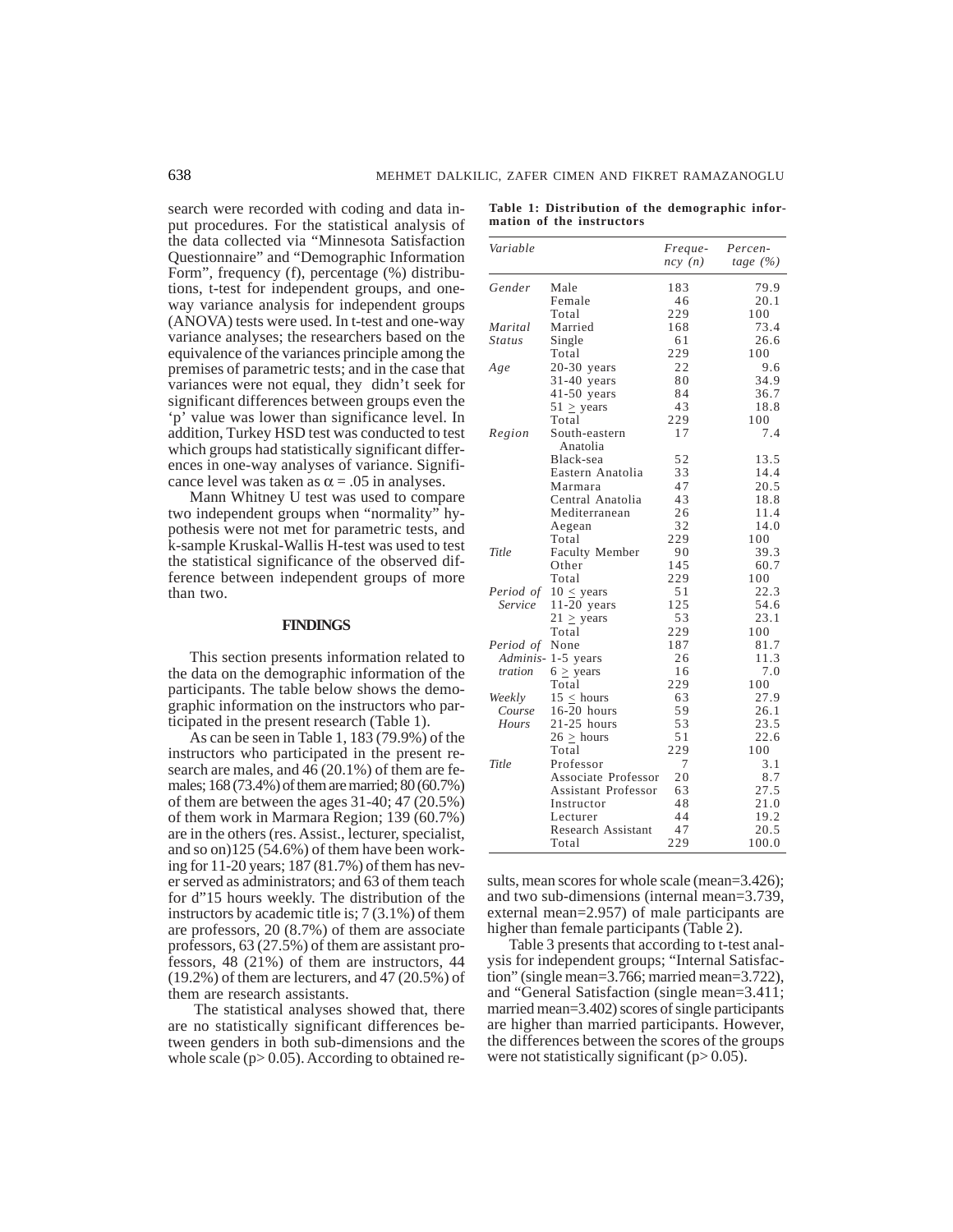| Table 2: t-test results for the correlation between job satisfaction and gender |  |  |  |  |  |  |  |  |  |  |  |  |
|---------------------------------------------------------------------------------|--|--|--|--|--|--|--|--|--|--|--|--|
|---------------------------------------------------------------------------------|--|--|--|--|--|--|--|--|--|--|--|--|

|                              | Gender | N   | Mean  | Ss    |       |       |
|------------------------------|--------|-----|-------|-------|-------|-------|
| Internal Satisfaction        | Male   | 183 | 3.739 | 0.689 | 0.202 | 0.840 |
|                              | Female | 46  | 3.715 | 0.760 |       |       |
| <b>External Satisfaction</b> | Male   | 183 | 2.957 | 0.772 | 1.827 | 0.069 |
|                              | Female | 46  | 2.725 | 0.750 |       |       |
| General Satisfaction         | Male   | 183 | 3.426 | 0.649 | 0.982 | 0.327 |
|                              | Female | 46  | 3.317 | 0.693 |       |       |

**Table 3: t-test results for the correlation between job satisfaction and marital status**

|                              | Marital status | Ν   | Mean  | Ss    |       | D     |
|------------------------------|----------------|-----|-------|-------|-------|-------|
| Internal Satisfaction        | Married        | 168 | 3.722 | 0.701 | 0.415 | 0.679 |
|                              | Single         | 61  | 3.766 | 0.710 |       |       |
| <b>External Satisfaction</b> | Married        | 168 | 2.921 | 0.758 | 0.370 | 0.712 |
|                              | Single         | 61  | 2.878 | 0.814 |       |       |
| General Satisfaction         | Married        | 168 | 3.402 | 0.653 | 0.092 | 0.927 |
|                              | Single         | 61  | 3.411 | 0.677 |       |       |

As for "External Satisfaction", married participants (mean=2.921) have higher scores than the single participants (mean= 2.879). However, this difference between these groups was also not significant according to the results of t-test analysis ( $p$  > 0.05).

Table 4 reveals that, instructors who work in Marmara Region have the highest job satisfaction scores (internal, external, general); while instructors who work in the Mediterranean Region have the lowest scores. According to Kruskal Wallis test results, job satisfaction levels of participants for both "General Satisfaction"  $[\chi^2(6)$  = 50.082, p< 0,01] score; and sub-dimensions scores (Internal Satisfaction  $[\chi^2(6) = 61.940, p<$ 0.01]; External Satisfaction  $[\chi^2(6) = 58.169, p<$ 0.01]) varied at a significant level by the regions they work in.

**Table 4: Kruskal Wallis test results for the job satisfaction levels of instructors by the regions they work in**

|                       | Region                 | N  | Rank Ort. | Sd | $\chi^2$ | p     | Difference        |
|-----------------------|------------------------|----|-----------|----|----------|-------|-------------------|
| Internal Satisfaction | South-eastern Anatolia | 17 | 127.21    | 6  | 50.082   | 0.000 | $2 - 1, 3, 4, 5,$ |
|                       | Black-sea              | 31 | 75.27     |    |          |       | $74 - 3,56$       |
|                       | Eastern Anatolia       | 33 | 118.76    |    |          |       | 1,2,3,4,5,7       |
|                       | Marmara                | 47 | 151.24    |    |          |       |                   |
|                       | Central Anatolia       | 43 | 123.36    |    |          |       |                   |
|                       | Mediterranean          | 26 | 53.94     |    |          |       |                   |
|                       | Aegean                 | 32 | 128.27    |    |          |       |                   |
| External Satisfaction | South-eastern Anatolia | 17 | 147.53    | 6  | 61.945   | 0.000 | $2 - 1, 3, 45$    |
|                       | Black-sea              | 31 | 91.44     |    |          |       | $46-1, 3, 4, 57-$ |
|                       | Eastern Anatolia       | 33 | 144.47    |    |          |       | 1,2,3,4,5         |
|                       | Marmara                | 47 | 154.29    |    |          |       |                   |
|                       | Central Anatolia       | 43 | 117.91    |    |          |       |                   |
|                       | Mediterranean          | 26 | 74.54     |    |          |       |                   |
|                       | Aegean                 | 32 | 61.42     |    |          |       |                   |
| General Satisfaction  | South-eastern Anatolia | 17 | 142.35    | 6  | 58.168   | 0.000 | $2 - 1, 3, 4, 54$ |
|                       | Black-sea              | 31 | 80.63     |    |          |       | $56-1, 2, 3,$     |
|                       | Eastern Anatolia       | 33 | 134.33    |    |          |       | $4, 5, 77-1,$     |
|                       | Marmara                | 47 | 157.05    |    |          |       | 3,4,5             |
|                       | Central Anatolia       | 43 | 121.66    |    |          |       |                   |
|                       | Mediterranean          | 26 | 56.27     |    |          |       |                   |
|                       | Aegean                 | 32 | 90.83     |    |          |       |                   |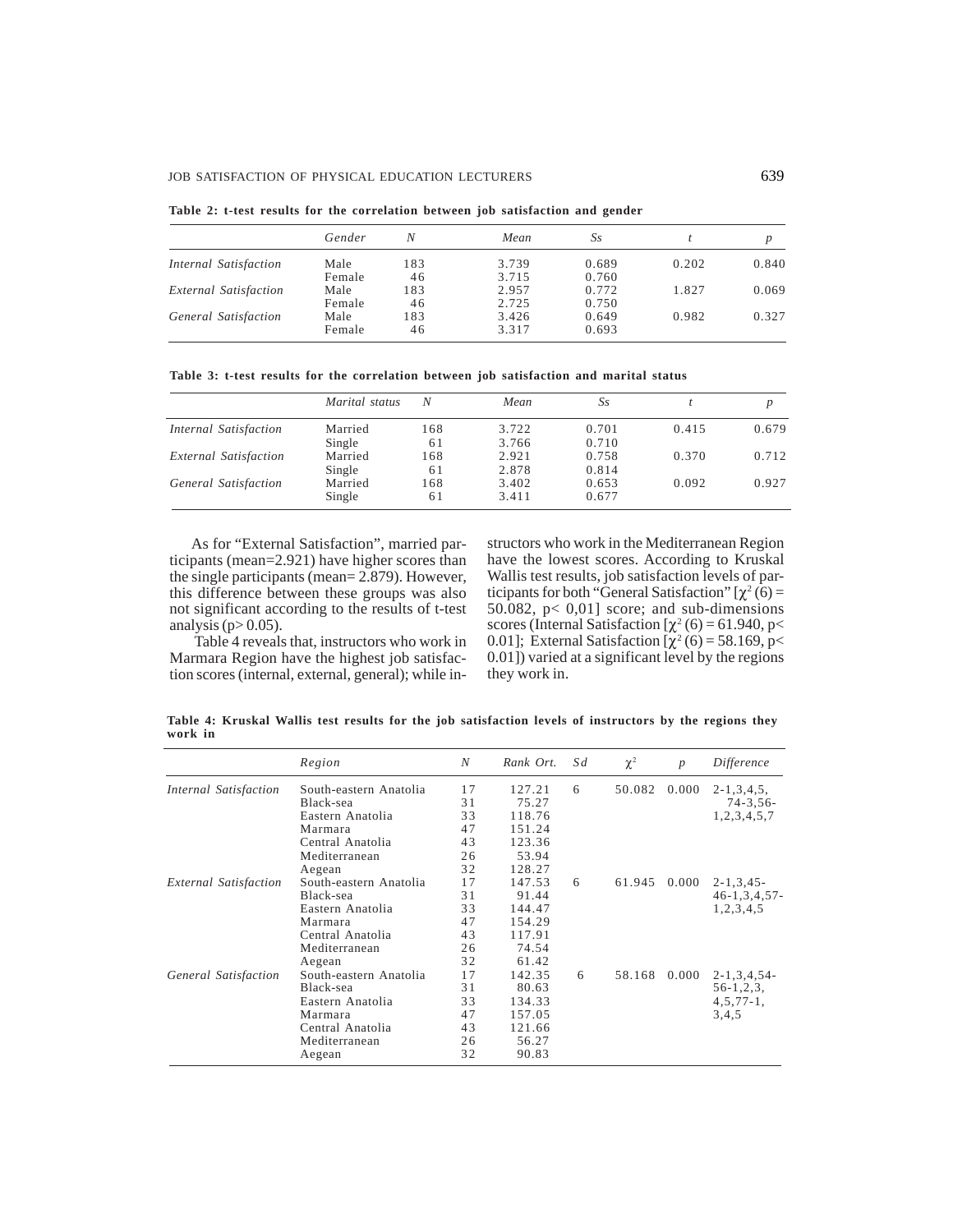Mann Whitney U tests were conducted on groups in combinations of two in order to determine from which groups the significant difference resulted. According to the results; for the "Internal Satisfaction" sub-dimension of Minnesota Satisfaction Questionnaire", there are significant differences between the instructors who work in the Black-sea Region (mean rank=75.27), and the instructors who work in South-eastern Anatolia Region (Mean Rank=127.21), Eastern Anatolia Region (Mean Rank=118.76), Marmara Region (Mean Rank=151.24), Central Anatolia Region (Mean Rank=123.36), and Aegean Region (Mean Rank=128.27) in favour of the instructors who work in Black-sea Region; and between the instructors who work in Marmara Region (Mean Rank=151.24), and the instructors who work in Central Anatolia Region (Mean Rank=123.36), and Eastern Anatolia Region (Mean Rank=118.76), in favour of the instructors who work in Marmara Region.

Analyses also revealed that for "Internal Satisfaction" sub-dimension, there are differences between the instructors who work in Mediterranean Region (Mean Rank=53.95), and the instructors who work in South-eastern Anatolia Region (Mean Rank=127.21), Black-sea Region (Mean Rank= 75.27), Eastern Anatolia Region (Mean Rank=118.76), Marmara Region (Mean Rank= 151.24), Central Anatolia Region (Mean Rank= 123.36), and Aegean Region (Mean Rank=128.27), in favour of the instructors who work in Mediterranean Region.

For the "External Satisfaction" sub-dimension, there are significant differences between the instructors who work in Black-sea Region (Mean Rank=91.44), and the instructors who work in South-eastern Anatolia Region (Mean Rank=147.53), Eastern Anatolia Region (Mean Rank=144.47), and Marmara Region (Mean Rank=154.29) in favour of the instructors who work in Black-sea Region; between the instructors who work in Marmara Region (Mean Rank=154.29), and the instructors who work in Central Anatolia Region (Mean Rank=117.91) in favour of the instructors who work in Marmara Region. There are also significant differences between the instructors who work in Mediterranean Region (Mean Rank=74.54), and the instructors who work in South-eastern Anatolia Region (Mean Rank=147.53), Eastern Anatolia Region (Mean Rank=144.47), Marmara Region (Mean Rank=154.29), and Central Anatolia Region

(Mean Rank=117.91) in favour of the instructors who work in Mediterranean Region. Additionally, there are significant differences between the instructors who work in Aegean Region (Mean Rank=61.42), and the instructors who work in South-eastern Anatolia Region (Mean Rank= 147.53), Black-sea Region (Mean Rank=91.44), Eastern Anatolia Region (Mean Rank=144.47), Marmara Region (Mean Rank=154.29), and Central Anatolia Region (Mean Rank=117.91) in favour of the instructors who work in Aegean Region.

The Mann Whitney U test was conducted to examine the reason for the difference between the mean scores from the "Minnesota Satisfaction Questionnaire." It revealed that there are significant differences between the instructors who work in Black-sea Region (Mean Rank=80.63), and the instructors who work in South-eastern Anatolia Region (Mean Rank=142.35), Eastern Anatolia Region (Mean Rank=134.33), Marmara Region (Mean Rank=157.05), and Central Anatolia Region (Mean Rank=121.66) in favour of instructors who work in Marmara Region.

As for the whole scale, there are significant differences between the instructors who work in the Mediterranean Region (Mean Rank=56.27), and the instructors who work in South-eastern Anatolia Region (Mean Rank=142.35), Black-sea Region (Mean Rank=80.63), Eastern Anatolia Region (134.33), Marmara Region (Mean Rank=157.05), Central Anatolia Region (Mean Rank=121.66), and Aegean Region (Mean Rank=90.83) in favour of the instructors who work in the Mediterranean Region. Additionally, for the whole scale, there are also significant differences between the instructors who work in Aegean Region (Mean Rank=90.83), and the instructors who work in South-eastern Anatolia Region (Mean Rank=142.35), Eastern Anatolia Region (Mean Rank=134.33), and Marmara Region (Mean Rank=157.05), and this difference is in favour of the instructors who work in Aegean Region.

 Table 5 "Internal Satisfaction" scores of the participants don't differ at a significant level by period of service  $[F_{(2, 226)} = 3.413; p< 0.05]$ . Tukey HSD multiple comparison test was conducted in order to find the difference between groups, and it was found that mean scores of the participants who had been working for  $\geq 21$  years (mean=3.945) were more positive than the participants who had been working for  $\leq 10$  years (mean=3.612).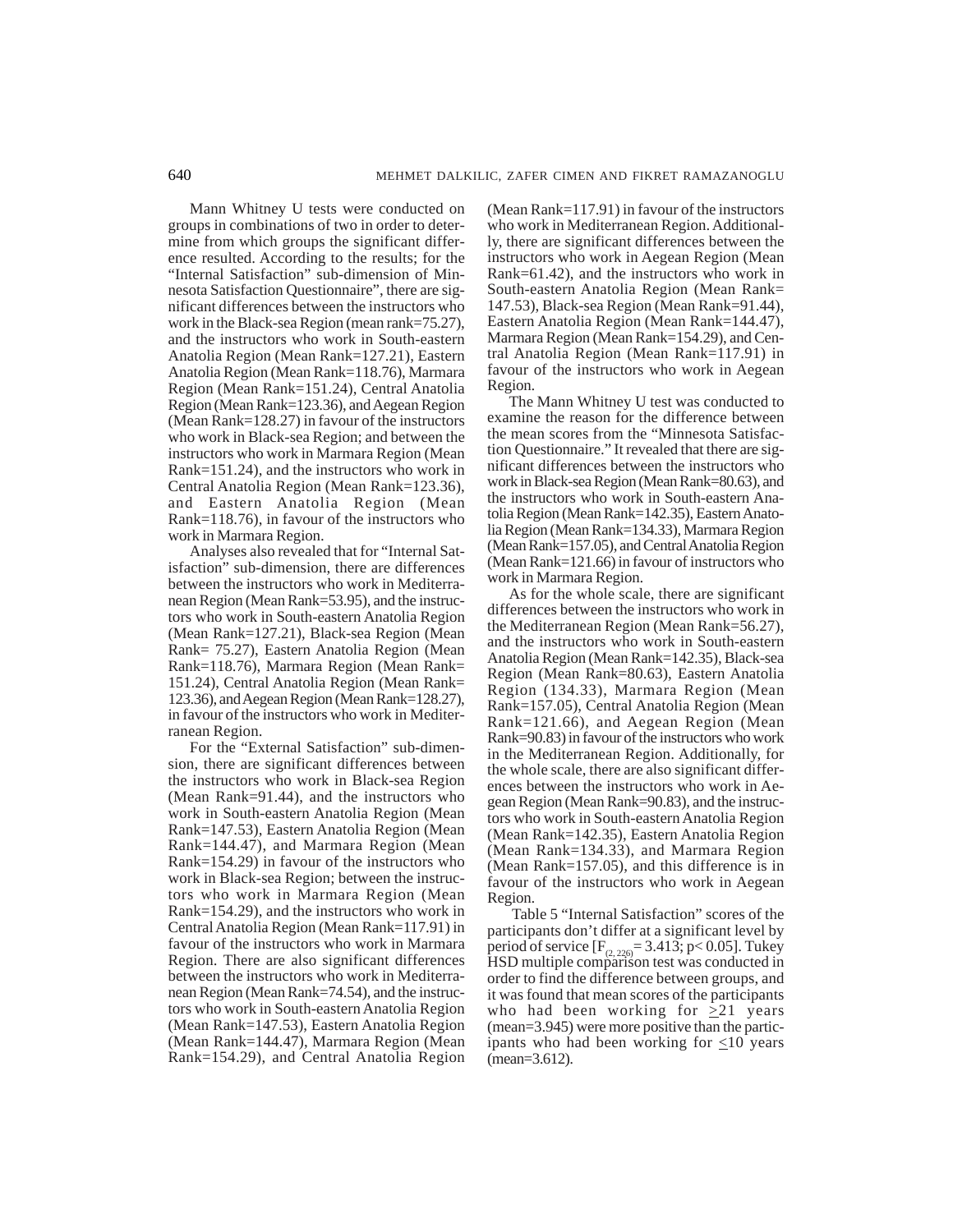|                     | Period of service | N   | Mean. | Ss    | F     | p     | Differencece |
|---------------------|-------------------|-----|-------|-------|-------|-------|--------------|
| Internal            | Years<br>10<      | 51  | 3.612 | 0.778 | 3.413 | 0.035 | $1 - 3$      |
| Satisfaction        | $11-20$ Years     | 125 | 3.694 | 0.676 |       |       |              |
|                     | Years<br>21 >     | 53  | 3.945 | 0.654 |       |       |              |
| External            | 10 <<br>Years     | 51  | 2.799 | 0.876 | 3.853 | 0.023 | $1 - 2$      |
| Satisfaction        | $11-20$ Years     | 125 | 2.849 | 0.748 |       |       |              |
|                     | Years<br>21 <     | 53  | 3.162 | 0.672 |       |       |              |
| General             | Years<br>10 >     | 51  | 3.290 | 0.721 | 4.439 | 0.013 | $1 - 3$      |
| <i>Satisfaction</i> | $11-20$ Years     | 125 | 3.356 | 0.630 |       |       |              |
|                     | Years<br>21 >     | 53  | 3.632 | 0.616 |       |       |              |

**Table 5: Anova results for the job satisfaction levels of instructors by period of service**

According to analyses, there are significant differences between participants' scores from "External Satisfaction" sub-dimension of "Minnesota Satisfaction Questionnaire" by period of service  $[F_{(2, 226)} = 3.853; p < 0.05]$ . Turkey HSD multiple comparison test was conducted in order to find the significant differences between groups, and it was found that there were significant differences between the instructors who had been working for  $\leq 10$  years (mean=2.799), and the instructors who had been working for 11-20 years (mean=2.849), and  $\geq$ 21 years (mean= 3.162). "External Satisfaction" sub-dimension scores of instructors who have been working for  $\leq$ 10 years are lower than the other two groups.

According to ANOVA results, there are statistically significant differences between "General Satisfaction" scores  $[F_{(2,226)} = 4.439; p < 0.05]$ of instructors by period of service. Analyses conducted to reveal the source of these differences revealed that there were statistically significant differences between the mean scores of the instructors who had been working for  $\leq 10$ years (mean=3.287), 11-20 years (mean=3.356), and  $21 \geq$  years (mean=3.632). Instructors who have been working for  $\leq 21$  years got more positive general satisfaction scores than the other two groups.

## **DISCUSSION**

The present research determined the job satisfaction related expectations of the instructors who teach at Physical Education and Sports departments at Universities, and examined the correlations between their personality features and job satisfaction levels.

As can be observed from the demographic features of instructors presented in Table 1, most of the participants were male and married, had been working for 11-20 years, and 81.7 percent of these hadn't served as an administrator. The majority of the participants may be interpreted as the male-dominant society in work life.

According to the findings, male participants have higher job satisfaction scores than female participants (Table 2). This indicates that, male instructors love their jobs and feel more pleased with their jobs. Loscocco and Bose (1998), who studied the correlation between gender and job satisfaction found that female individuals had lower job satisfaction levels than male individuals.

Table 3 presents that, single instructors have higher, even slightly, job satisfaction levels than married instructors. This finding is in agreement with the finding of the research conducted by Ergin (1993). The studies on the correlation between marital status and job satisfaction in the literature didn't find any correlations between job satisfaction scores and burnout, stolidity, and loss of sense of achievement scores. Even marital status is considered to be strongly correlated with job satisfaction (Clark 1996). Literature also provides other studies that are not in agreement with this.

For the whole scale (Table 4), academic personnel who work in Marmara Region have the highest job satisfaction levels, this is followed by the personnel working in South-eastern Anatolia Region; and academic personnel working in the Mediterranean Region have the lowest job satisfaction scores.

According to the analyses (Table 5), scores for "External Satisfaction" sub-dimension of "Minnesota Satisfaction Questionnaire" varied at a significant level by period of service. Instructors who have been working for 21 years and more have higher general job satisfaction levels than the other two groups. Instructors with less seniority have lower job satisfaction levels